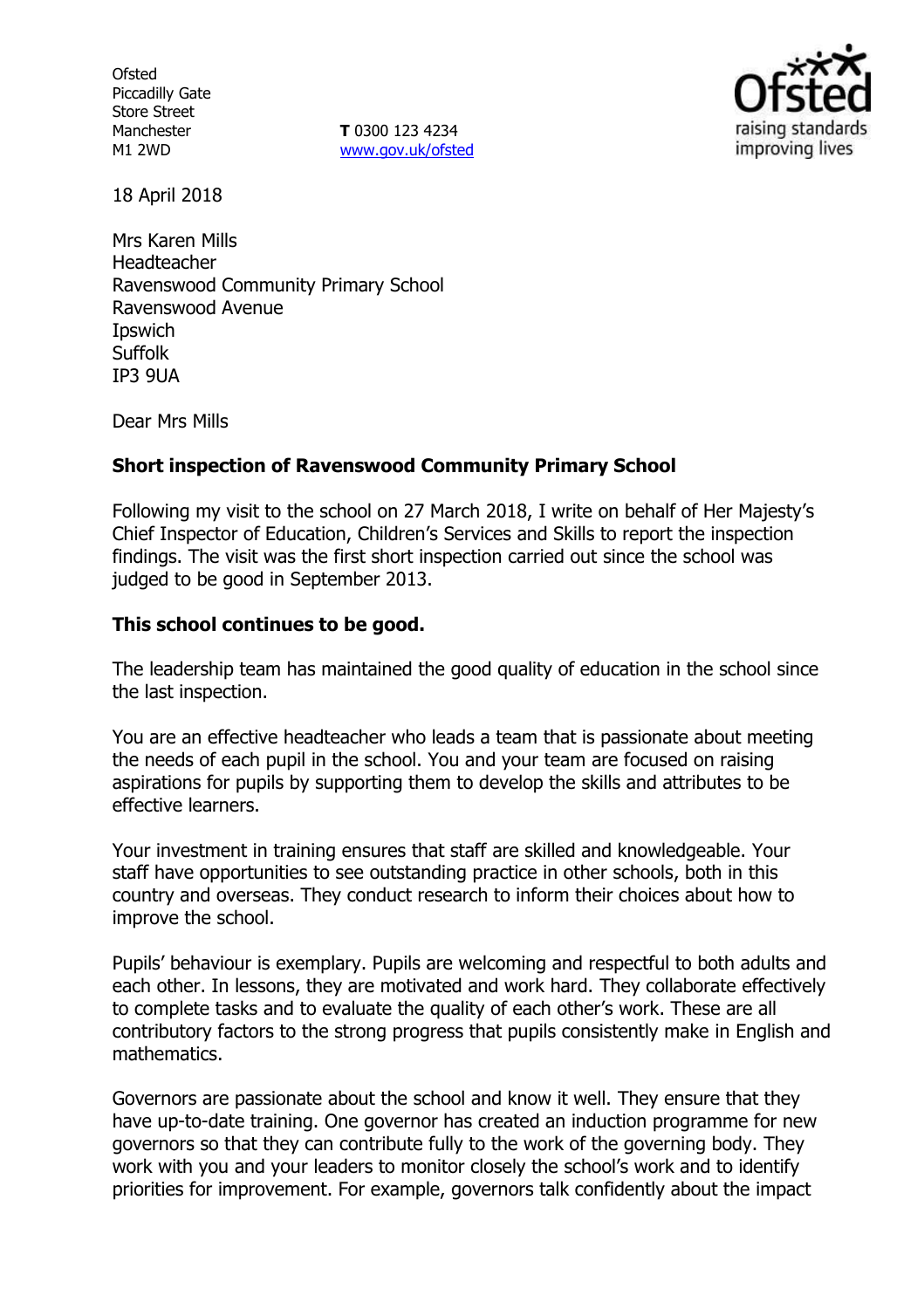

of activities funded by the pupil premium grant and the impact of the family support worker in meeting the needs of pupils and families.

You are ensuring that the children have a good start in Nursery and Reception classes. This work starts before children join the school. Parents and carers in the local community have opportunities to bring their pre-school children to reading activities where they receive books and learn how to share them with their children. Adults in the early years classes promote children's independence. In the Nursery, children talked to a partner to plan their day and were asked to tell the teacher what they intended to do. For example, one child replied, 'First I will do some writing, then I will go outside and finally I will make an Easter basket.' Their 'wow books' show that children are accessing a rich curriculum which enables them to make strong progress from their starting points. Children are well prepared for Year 1.

You have worked hard to address the areas for improvement in the previous inspection. Leaders have focused on ensuring that pupils develop 'must-have basic skills' through consistently effective teaching and the use of targeted support and help. This has resulted in higher attainment and faster progress across the school in English and mathematics, including phonics. Teachers take every opportunity to improve pupils' spoken language and vocabulary choices. Pupils can explain how they use criteria to evaluate their writing and to identify what they need to do to improve. Teachers use questioning skilfully, so that pupils develop their understanding of texts. The most able pupils are provided with challenges to deepen their understanding. In mathematics lessons in key stages 1 and 2, pupils are expected to explain how they solve problems and find errors in their work independently. The pupils interviewed said that they are regularly challenged in English and mathematics lessons.

Your evaluations of the school are informed by a secure range of evidence. You make effective use of external advisers and leaders from other schools to support your monitoring and evaluations. As a result, you have identified appropriate priorities for school improvement, including ensuring that the most able pupils are consistently challenged across the curriculum.

# **Safeguarding is effective.**

You and your leaders, including governors, have ensured that there is a culture of safeguarding pupils. Staff training is comprehensive. Regular safeguarding updates are provided for all staff to ensure that they understand school policies and procedures for keeping children safe. When new staff and governors join the school, they access an induction programme so that they understand their safeguarding responsibilities. Staff are vigilant and know what to do if they have concerns about a pupil. Records of concern are well organised. Leaders meet regularly and frequently to monitor pupils closely. You work effectively with outside agencies and other schools to support pupils' needs, including when pupils transfer to other schools.

Training is comprehensive, and meticulous records show when an update is due for each member of staff. This ensures that staff always have up-to-date information about school policies and procedures for keeping children safe. Your procedures for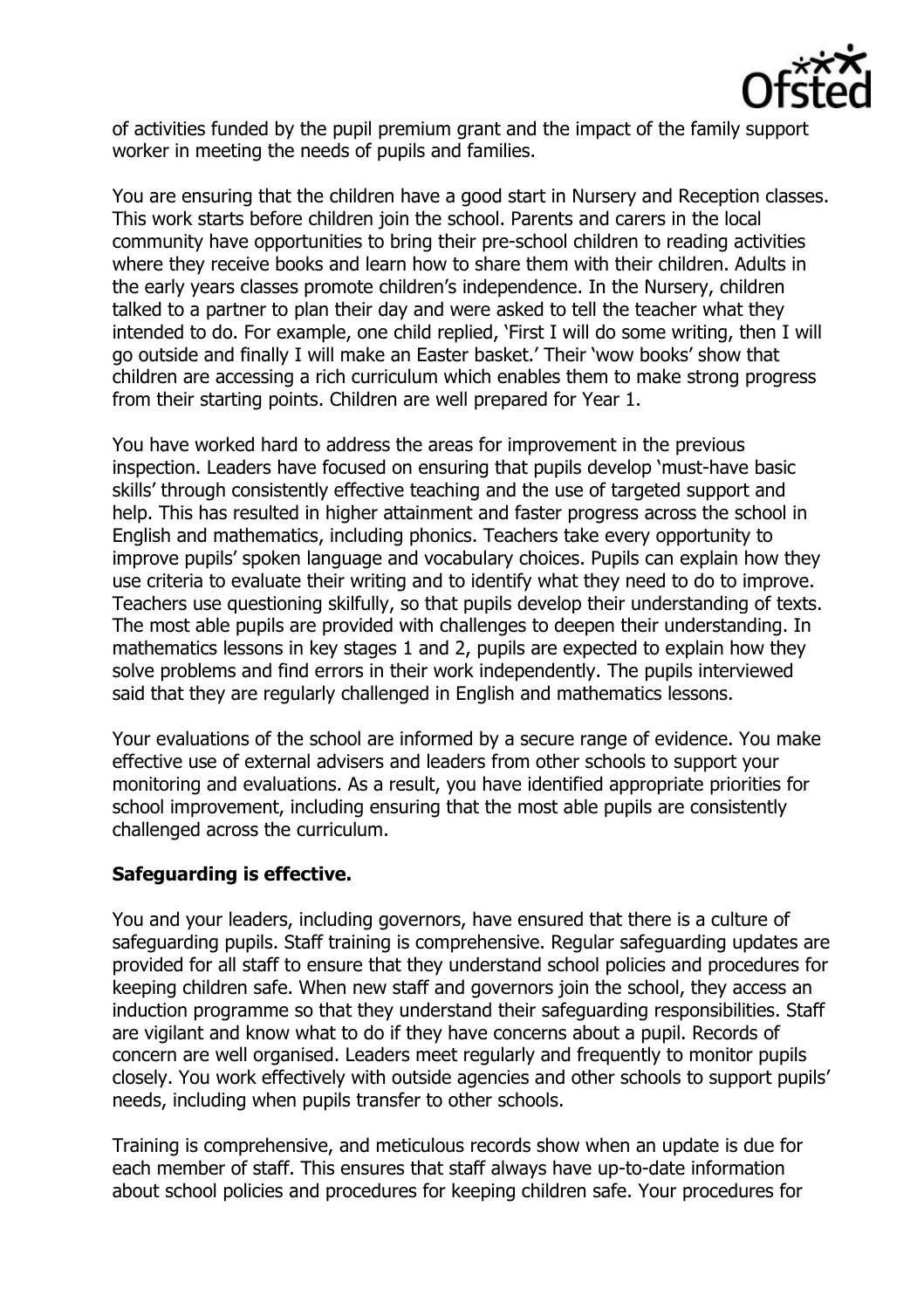

checking the suitability of new members of staff to work with children are diligently maintained.

Pupils of all ages told me that they feel safe at school. They know what bullying is, say that it is extremely rare, and know what to do if they have any concerns. Pupils know how to stay safe when using the internet. They say that this is because of lessons the school provides, with key messages reinforced by e-safety ambassadors.

# **Inspection findings**

- At the start of the inspection, we agreed that I would look at how effectively leaders are ensuring that disadvantaged pupils are making the best possible progress from their starting points. This is because, in recent years, disadvantaged pupils have made less progress than their peers in key stage 2 and there have been variations in the standards achieved at the end of key stages 1 and 2.
- Leaders make effective use of the pupil premium funding to provide support for pupils. This includes support with basic skills in key stages 1 and 2 and specialist speech-and-language teaching across the school. In both cases, this enables pupils to overcome barriers to learning so that they can fully access the curriculum. Funding for additional teaching assistants provides support for all disadvantaged pupils in lessons. Workbooks show that the most able disadvantaged pupils are making good progress in reading, writing and mathematics.
- My second line of enquiry was about how leaders are ensuring that the most able pupils are challenged. This is because, in 2017, the most able pupils made less progress than their peers at the end of key stage 2. The proportion of pupils working at greater depth in reading, writing and mathematics was lower than similar pupils nationally at the end of key stage 1.
- Leaders ensure that the most able pupils are tracked closely. Their progress is discussed with teachers regularly and support is provided where progress needs to be improved. Assessment information for current pupils shows that the proportions of pupils working at above the expected standard for their age is increasing. You agree that small variations in the quality of teaching for the most able remain. You are providing support for some staff so that this does not have a negative impact upon pupils' progress.
- My third line of enquiry was about how leaders are ensuring that pupils are provided with a broad curriculum which promotes basic skills and enables pupils to make good progress across a range of subjects. This is because the school's plans and self-evaluation are heavily focused on improving outcomes in the core curriculum and place less emphasis on the wider curriculum.
- Reviews of pupils' workbooks highlight variations in opportunities for learning in non-core subjects. The pupils said that learning in some subjects is infrequent. This is partly due to the organisation of the curriculum into topics which place an emphasis on some subjects at different times of the year. However, you recognise the need for non-core subject leaders to be driving improvements in their subjects more effectively so that pupils access learning in sufficient depth.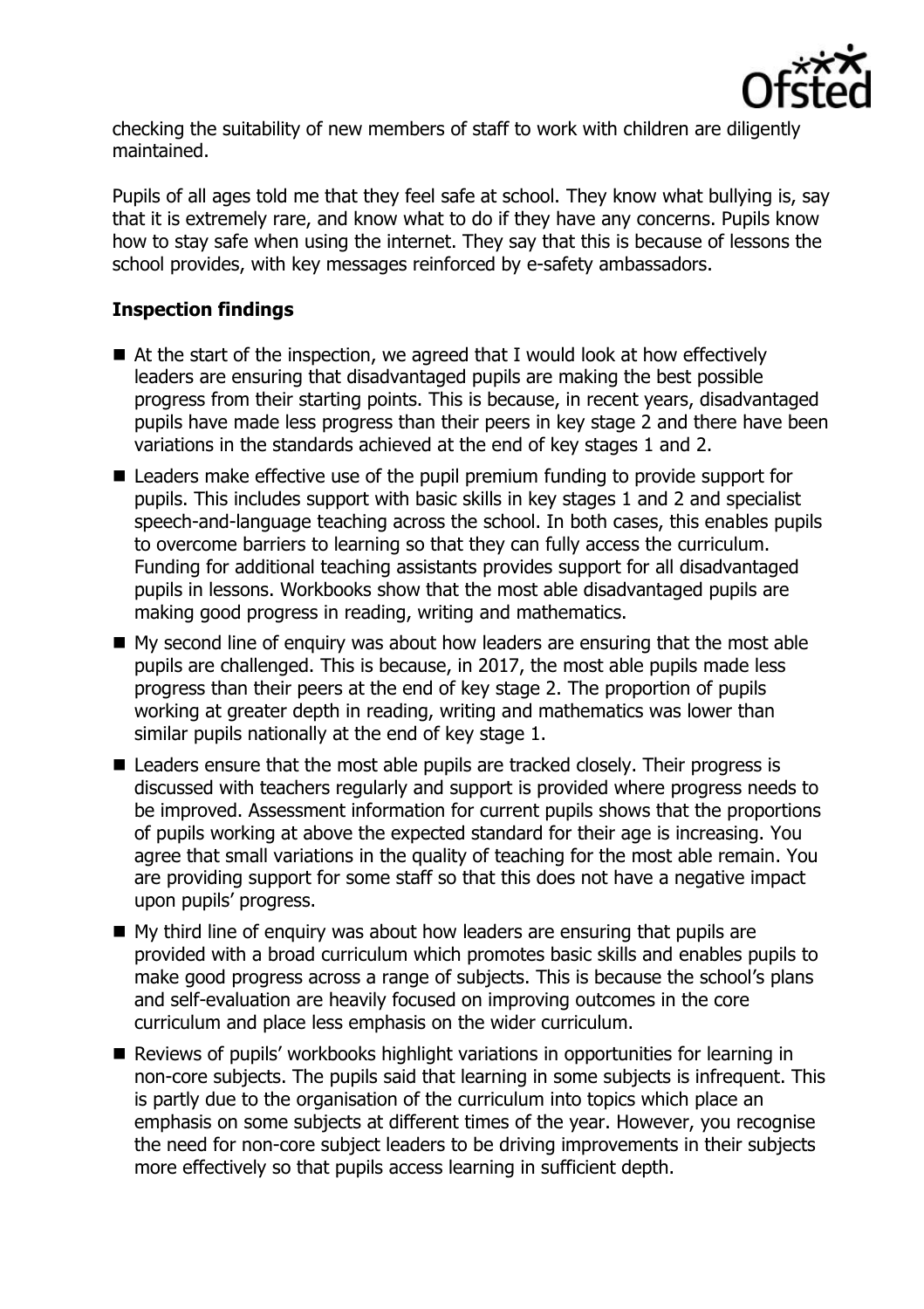

- My final line of enquiry explored how effectively leaders have acted to improve attendance.
- Rates of attendance and punctuality are improving because of robust monitoring and the support provided to families by the school's attendance officer and family support worker. Good attendance is celebrated in newsletters, on the school's website and in MIMO (Miss It and Miss Out) assemblies. The attendance officer also works with other agencies for families who need additional support. Although persistent absence remains a concern for some pupils, the overall proportion of pupils with persistent absence has declined each year since 2016.

# **Next steps for the school**

Leaders and those responsible for governance should ensure that:

- non-core subject leaders drive improvements in their subjects more effectively so that pupils access learning in sufficient depth and outcomes improve across the wider curriculum
- $\blacksquare$  the most able pupils make the progress they should by eliminating remaining variations in the provision they receive.

I am copying this letter to the chair of the governing body, the regional schools commissioner and the director of children's services for Suffolk. This letter will be published on the Ofsted website.

Yours sincerely

Keith Pullen **Ofsted Inspector**

# **Information about the inspection**

We discussed the lines of enquiry for this inspection, the school's internal evaluation of its performance, plans for future improvement and information about progress and attainment of current pupils. Meetings were held with you, members of your senior leadership team and your governors, including the chair of governors. I met with four of your subject leaders and spoke to a representative of the local authority on the telephone. I gathered a range of evidence to evaluate the quality of teaching, learning and assessment. This included joint observations of teaching and learning in all classes with you and your senior deputy headteacher. I looked at samples of pupils' current work across all subjects during lessons. I spoke informally to a number of pupils in classrooms about their learning and met with a group of pupils to talk about their school experience and their workbooks.

I examined policies and procedures for the safeguarding of pupils, including mandatory checks made during the recruitment of new staff and records relating to referrals made to external agencies. I held discussions with you, your designated safeguarding lead and your attendance officer. The views of 22 parents who responded to Ofsted's online questionnaire, Parent View, were taken into account. I